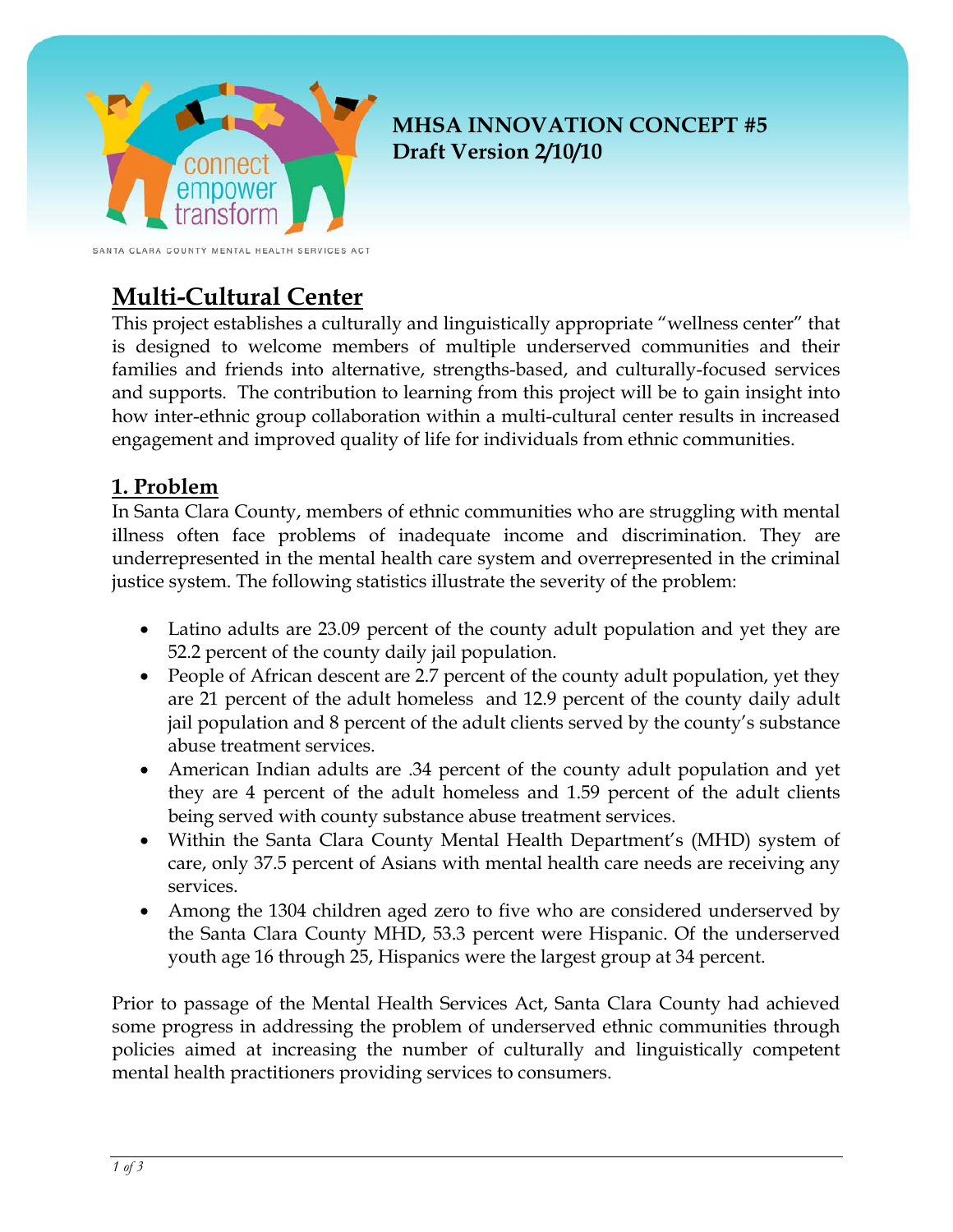Despite these efforts, the above statistics are alarming and represent compelling evidence that further significant steps to address the problem are required. Novel and innovative approaches must be identified to successfully engage underserved ethnic communities in the mental health system and in doing so improve their quality of life.

### **2. Barriers**

Members of ethnic communities identify multiple barriers to successful engagement in mental health services including the following:

- Stigma surrounding the receipt of mental health treatment discourages people from seeking help
- Difficulty or confusion in initiating services due to restrictive eligibility criteria
- The experience of traditional mental health settings and approaches as nonwelcoming and ineffectual
- Services and supports are not designed with the cultural characteristics and values of ethnic communities at their center, including spiritual beliefs
- Failure to adequately address the importance of family in treatment
- Lack of strengths-based approaches
- Lack of transportation

### **3. Purpose**

This project introduces a new mental health practice approach of facilitating crosscultural collaboration between ethnic communities in one center in order to increase access and engagement and improved quality of life for underserved individuals and their families.

## **4. Description of Project**

The Multi-Cultural Center offers a safe place for members of ethnic communities to seek out information, services, and support. The approach utilized in the center will be designed around the principle that cultural and language characteristics are central to successful engagement and healing for underserved ethnic groups. The center will include the development of cross-cultural and multi-generational approaches to solve problems and improve conditions at the individual, family and community levels.

Restrictive eligibility criteria traditionally found in formal mental health systems of care will be relaxed at the center. Transportation provisions will be developed to help increase accessibility to services and supports at the center.

The center will be staffed by consumers and family members with support from Mental Health Department staff. Mechanisms for collaboration and coordination between the Multi-Cultural Center and the MHD system of care will be established so that consumers can be referred for clinical assessment and receive services and supports when necessary. Efforts will also be undertaken to provide clients served within the